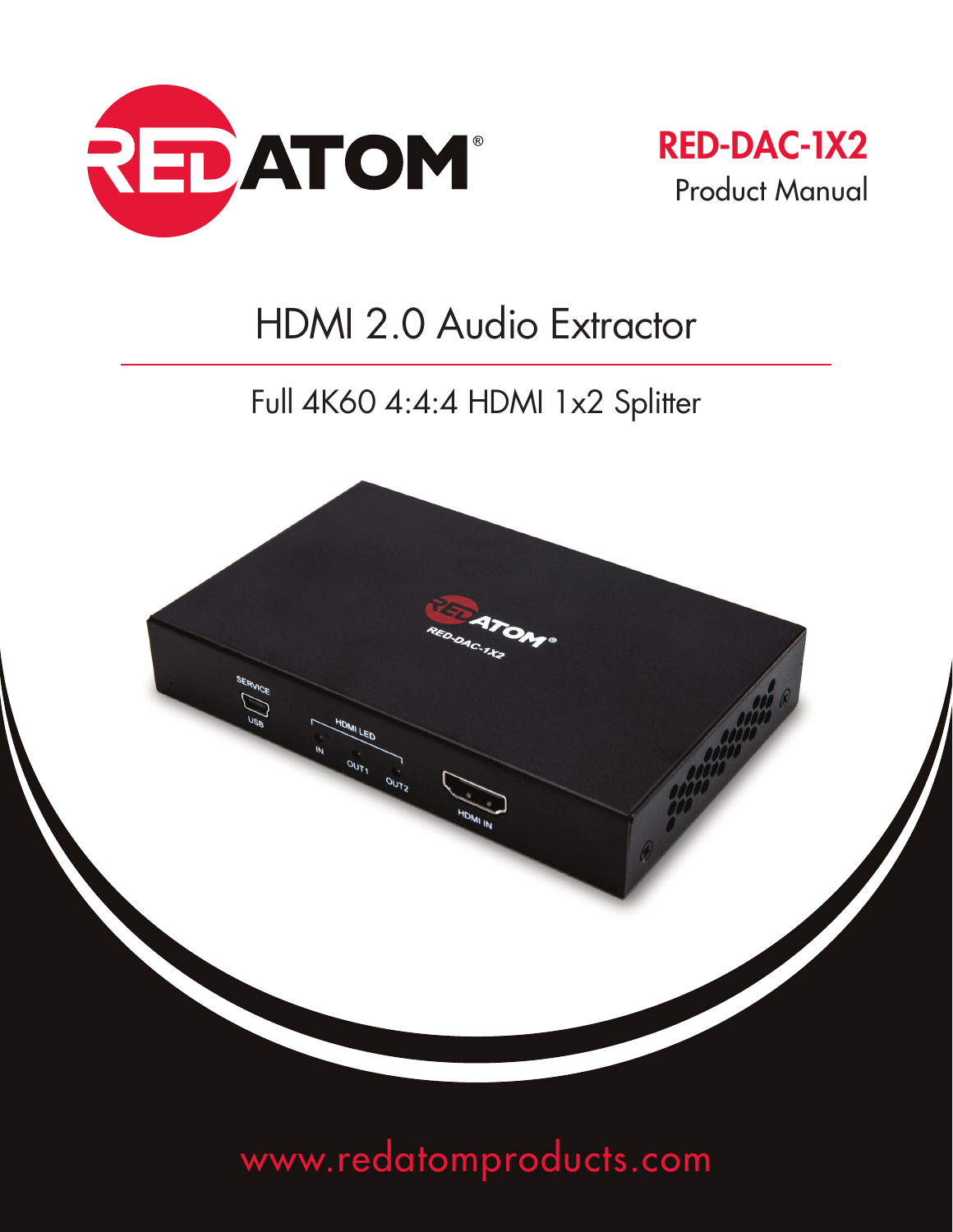## **Introduction**

The **RED-DAC-1X2** is a digital and analog audio extractor that includes a 18Gbps HDMI 2.0b splitter. The product is designed to extract audio from video sources for flexible integration plus seamless integration between a single input and two display devices. Featuring full 4k60 HDR, High Bit Rate Audio support, EDID and CEC passthrough, the **RED-DAC-1X2** simplifies the process of adding an additional HDMI display device to your system.

The **RED-DAC-1X2** offers flexibility for installations that require audio extraction and for your next bar, restaurant, digital signage, commercial or residential installation.

### Features:

- HDMI DAC with Analog and Digital out and HDMI Passthrough
- 4K 2-Way HDMI Splitter
- One HDMI in, Two identical HDMI out
- Full HDMI 2.0b Support
- Supports up to 18Gbps with resolutions up to 4K60 4:4:4
- CEC Passthrough (HDMI Output 1)
- EDID Passthrough (HDMI Output 1)
- Mounting ears included for easy installation to walls or furniture

## **Specifications**

## Video:

- Video Resolutions: Up to 4K60 4:4:4
- VESA Resolutions: Up to 4096X2160 (DCI 4K)
- Chroma Supported: 4:4:4, 4:2:2, 4:2:0, RGB (Limited and Full)
- Deep Color: Up to 16 Bit (1080p) Up to 12 Bit (4K)

## Audio:

- LPCM (Up to 192KHz 24 bit): 2.0, 5.1, 7.1
- Dolby: Dolby Digital, Dolby Digital Plus, Dolby TrueHD, Dolby Atmos
- DTS: DTS 6.1 ES, DTS HRA, DTS Master Audio, DTS:X
- Analog (Stereo RCA): 2CH PCM 20-20,000Hz

### Dimensions:

• Block Size: 4.75" x 3.125" x .75" (WxLxH)

## Included in the Box:

- Audio Extractor with HDMI Splitter
- Power cord
- Mounting brackets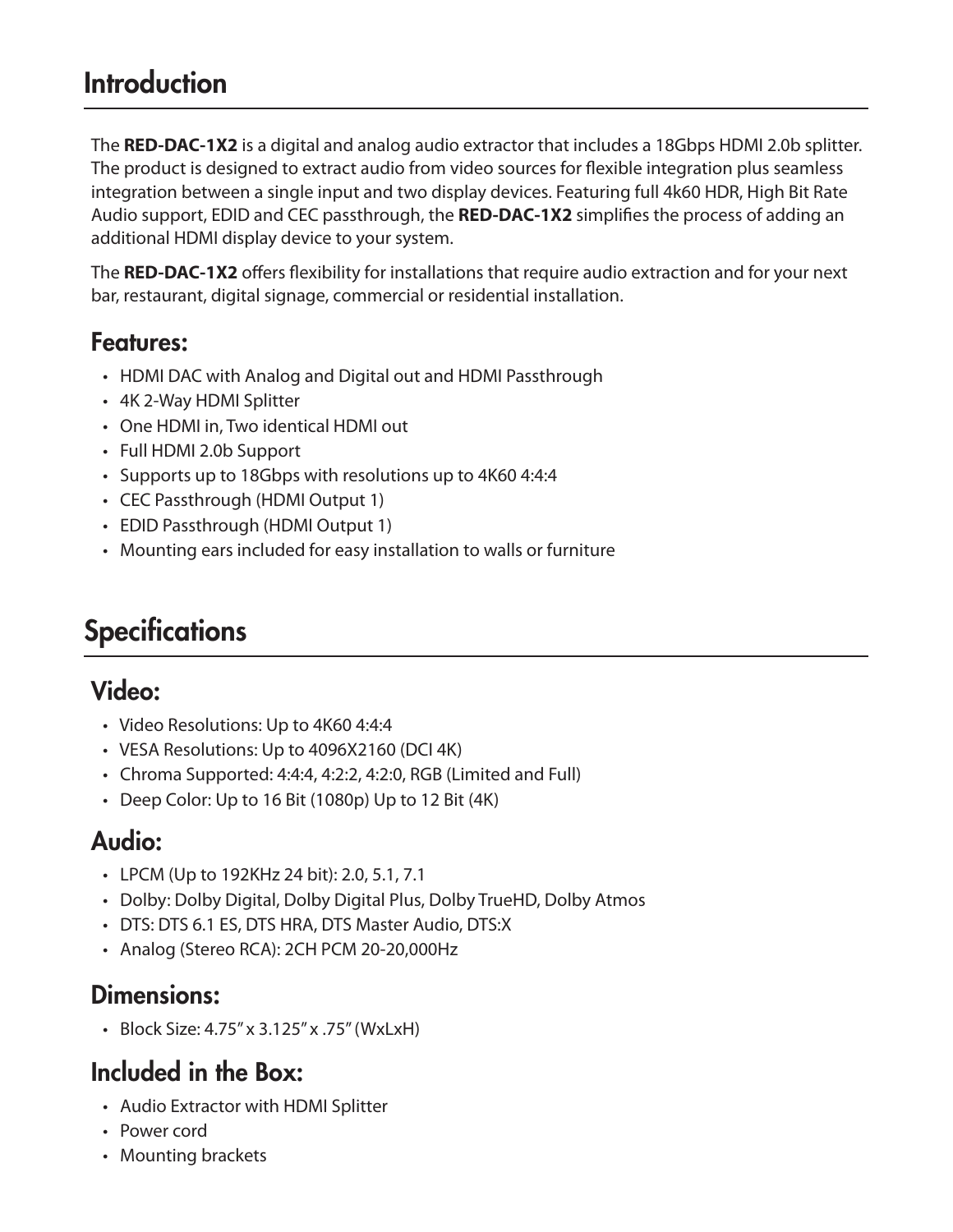## Panel Descriptions



### Front Panel:

- SERVICE USB input For service & firmware updates only; **Do not use.**
- HDMI IN input
- HDMI LED activity display

#### **IN**

 Light On — Unit has sync with an HDMI source device Light Off — Unit is not synced with an HDMI source device

#### **OUT1**

 Light On — Unit has sync with an HDMI display device Light Off — Unit is not synced with an HDMI display device

#### **OUT2**

 Light On — Unit has sync with an HDMI display device Light Off — Unit is not synced with an HDMI display device



## Back Panel:

- HDMI OUT1 output
- HDMI OUT2 output
- TOS TOSLINK output
- RCA OUT L/R and COAX output
- DC/12V  $-$  power supply input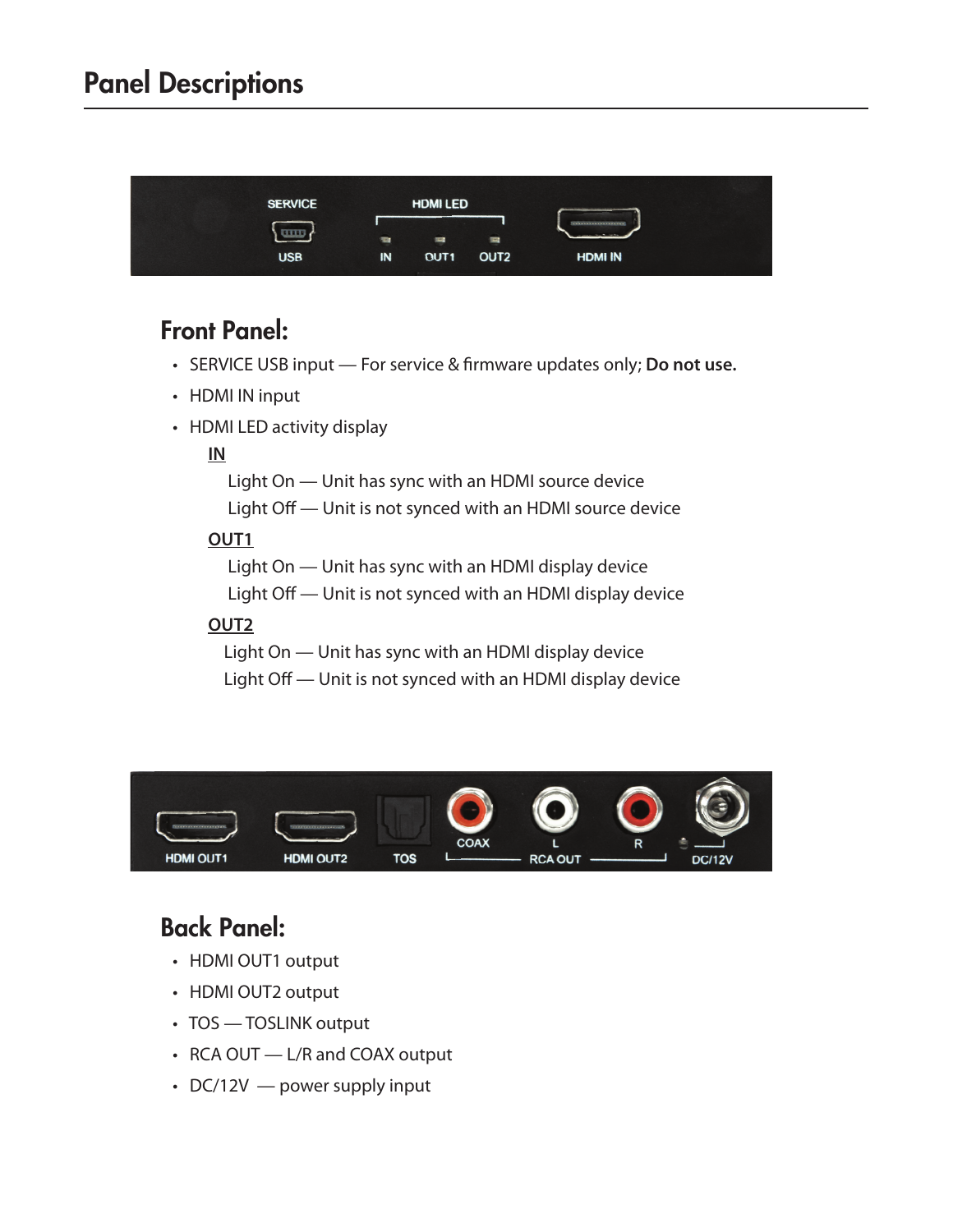## Connections and Operations

- 1. Connect the HDMI input source into the RED-DAC-1X2 HDMI IN input
- 2. Connect the HDMI from the displays into the RED-DAC-1X2 HDMI Out1 and HDMI Out2
- 3. Insert the DC end of the power supply into the RED-DAC-1X2 and then plug the AC side of the power supply into the power outlet
- 4. Connect preferred audio output
- 5. The unit automatically powers up when plugged in

### Connection Diagram:

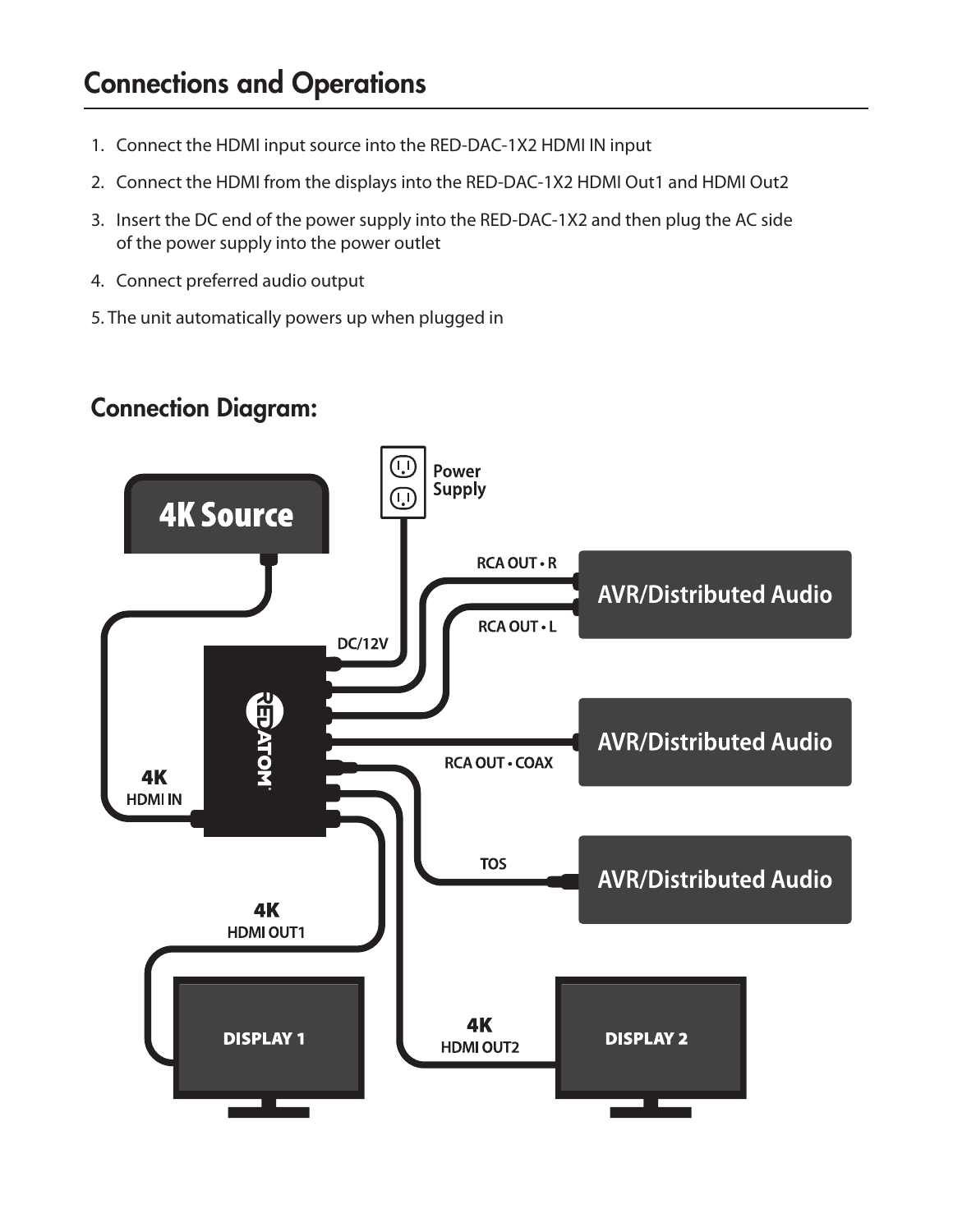## **Troubleshooting**

#### **No power**

• Ensure DC power supply is inserted fully and tightened completely.

#### **No HDMI IN LED**

- Ensure HDMI cable lengths are less than 10 Meters (~33ft)
- Ensure Source Device's resolution is a maximum of 18Gbps or 4K60 4:2:2/4:4:4 8Bit

#### **No HDMI OUT1/2**

- Ensure HDMI cable lengths are less than 10 Meters (~33ft)
- Ensure Source Device's resolution is a maximum of 18Gbps or 4K60 4:2:2/4:4:4 8Bit
- Ensure that HDMI Display Device is powered on
- Ensure that HDMI Display Device on HDMI Output 1 is not in 8k enhanced or HDMI 2.1 Mode

#### **Analog Audio Outputs Issues**

- Audio is clicking Ensure PCM audio is being sent, Bitstream Audio (DD/DTS) is not supported by analog audio output
- No Voices If the source is sending multichannel PCM, center channel will be ignored. Set source to send stereo audio

#### **Digital Audio Outputs Issues (TOS + COAX)**

 • No Audio — Ensure that TOS light is on (RED Internal), if enabled and no audio is being played, try source to PCM. Digital audio outputs do not support High Bit Rate Audio

## Warranty Information

- This warranty applies to US Residents who purchase from an authorized RED ATOM Dealer. RED ATOM media distribution products are covered against defects in materials and workmanship for 1 year from date of purchase.
- Within the warranty period, RED ATOM will repair or replace the defective component or product, at its sole discretion.
- **For warranty service:**

— For RED ATOM media distribution products that were professionally installed, contact your installer directly.

— For all other service requests, contact RED ATOM at info@redatomproducts.com.

- For all warranty service requests, you must supply a copy of your original receipt and installation service order if applicable. If your product must be shipped to RED ATOM for inspection, you will be responsible for the shipping charges. For warranty replacements, RED ATOM will ship product back to you for free.
- RED ATOM disclaims any liability for modifications, improper installations, accidental damage, or failure to follow care instructions provided by RED ATOM. To the maximum extent permitted by law, RED ATOM disclaims any other warranties, expressed or implied, including warranties of fitness for a particular purpose and warranties of merchantability. RED ATOM will not be liable for any damages arising out of the use of, or inability to use, RED ATOM. This warranty gives you specific legal rights, and you may also have other rights which vary from state to state. Specifications are subject to change without prior notice.